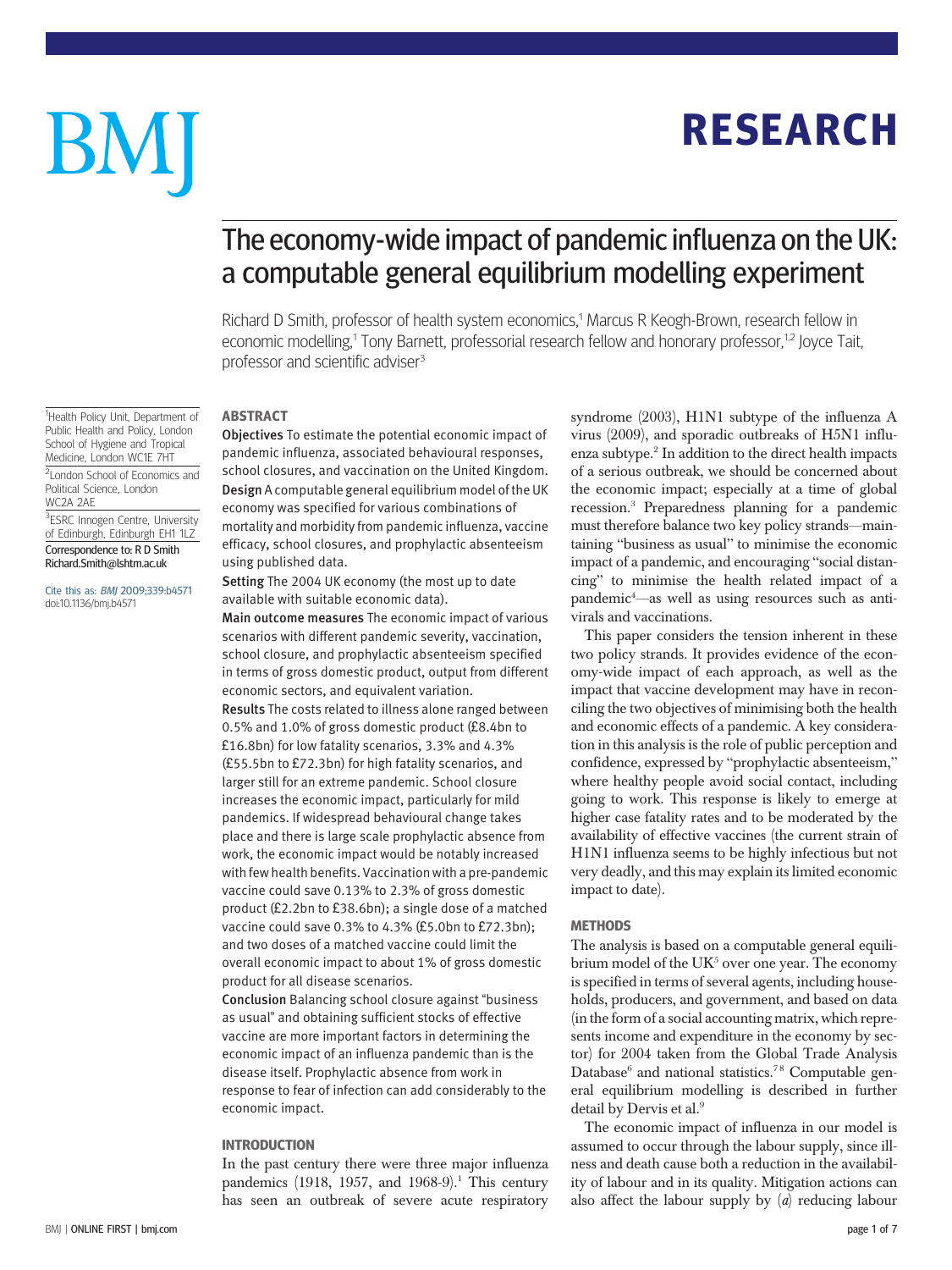when people are kept away from the workplace to avoid infection or  $(b)$  by increasing labour supply compared with non-mitigated pandemic scenarios by reducing the number of infections and deaths $10$  and reducing the extent to which people feel the need to engage in prophylactic absenteeism.

# Pandemic impact

Pandemic planning documents<sup>41112</sup> anticipate clinical attack rates between 25% and 35%, with a maximum of 50%.We therefore use these three values in our disease scenarios. Based on previous pandemics, predicted case fatality rates for the UK range from 0.2% to  $2.5\%$ ,  $4^{12}$ <sup>13</sup> and the summary estimate for European pandemic preparedness plans is 0.37%.<sup>11</sup> We used 0.4% as our base disease scenario and 2.5% for our severe scenario, with an extreme scenario of 10% based on severe acute respiratory syndrome (SARS).13 14 We therefore have nine possible combinations of clinical attack rate and case fatality rate.

While deaths permanently remove labour from the workforce, absenteeism represents temporary removal. Illness absence will result in subsequent immunity to the virus, whereas those undertaking prophylactic absenteeism will still be vulnerable to infection. The Commission of the European Communities suggests that the duration of pandemic influenza illness is five to eight working days, $^{11}$  and absence for seasonal flu is approximately five days.15 We therefore assume five days of illness for our mild scenario, seven days for severe, and 22 days for the extreme scenario, which is

# Glossary of terms

Computable general equilibrium model—A mathematical model of the whole economy that includes the cost minimising and profit maximising behaviour of producers, the consumption and saving behaviour of households and government, taxation mechanisms, and the use of labour, capital, and other factors in order to produce goods for investment or consumption. The model produces a benchmark solution which is then compared with alternative solutions incorporating policy change or other events simulated by the model. Counterfactual solutions can be compared with the benchmark solution to estimate the economic impact of the simulated policy or event.

Social accounting matrix—A matrix that represents the balanced income and expenditure flows of a regional, national, or global economy aggregated to make them a manageable size for use in a computable general equilibrium model. (The matrix rows represent income to the economy and the columns represent expenditure.)

Global trade model—A computable general equilibrium model of the global economy.

Prophylactic absenteeism—Absence from work of a healthy individual in order to avoid infection.

Clinical attack rate—The percentage of individuals in a population who become infected. Case fatality rate—The percentage of infected individuals who die.

Mortality rate—Percentage of individuals in a total population who die (clinical attack rate × case fatality rate).

Reactive school closure—Government closure of a school to reduce infection when a (government defined) proportion of children or staff is experiencing illness.

School closure associated with prophylactic absenteeism—Closure of schools caused by the amount of prophylactic absence by staff.

Transition point—The point at which the severity of the pandemic provokes sufficient fear to invoke a sudden increase in prophylactic absenteeism within the population.

based on hospitalisation rates for SARS.<sup>1617</sup> All absences are estimated as a percentage of time lost from a working year of 220 days.

# Pandemic mitigation: vaccination

Although the US recently announced that it expects to go from vaccine trial to mass vaccination within two months,18 and the UK has signed agreements (with GSK and Baxter) to purchase 132 million doses of pandemic-specific vaccine,<sup>19</sup> specific vaccines are unlikely to be available for the first wave of infection.20 During this stage, pre-pandemic vaccines, based on existing virus strains, will be the only option for protection, giving approximately 20% efficacy and, when combined with other clinical countermeasures, reducing the pandemic's impact to that of seasonal influenza.<sup>21</sup> Once matched vaccines become available they are likely to have 70-80% efficacy, probably requiring two doses at an interval of three weeks. Vaccine shelf life is currently about one year.<sup>22</sup>

We assumed two vaccination strategies—a pre-pandemic vaccine with 20% efficacy and a matched vaccine with 40% efficacy (single dose) and 80% efficacy (double dose).23 For all vaccines we assumed sufficient stocks for 60% coverage. Vaccination would have two potential impacts on a pandemic, reducing the number of infected individuals and moderating the extent of prophylactic absenteeism because people feel protected from infection.

# Pandemic mitigation: school closure

School closures are believed to reduce the impact of the pandemic, since infection rates among children are high,<sup>4</sup> and this is mentioned in many pandemic planning documents.12 24-26 Although we witnessed closure at the early stages of the H1N1 influenza pandemic, it has been suggested that closure later, when the epidemic is better established, will be more effective in delaying spread, but also inevitable if large sectors of the population adopt prophylactic absenteeism in the face of increasing reports of deaths. $27$  It is therefore important to distinguish between school closure as a reactive policy to a pandemic and school closure associated with prophylactic absenteeism.

Ferguson et al<sup>10</sup> suggest that reactive school closure will result in closure for 95% of the 15 weeks of the pandemic, regardless of how often they reopen (duration of school closure associated with prophylactic absenteeism cannot, of course, be known). Previous studies<sup>2829</sup> have assumed school closure at the four week peak of the pandemic, allowing for some variation around the two or three week disease peak cited in the Department of Health's pandemic plan.<sup>4</sup> Any school closure policy will result in disruption for working parents and, based on peak pandemic duration and Ferguson's estimates, we present scenarios with four weeks and 14.25 weeks of school closure. We also consider the mitigation impact of school closure, which is estimated as 2% for a 34% clinical attack rate in the Ferguson paper and up to a maximum of between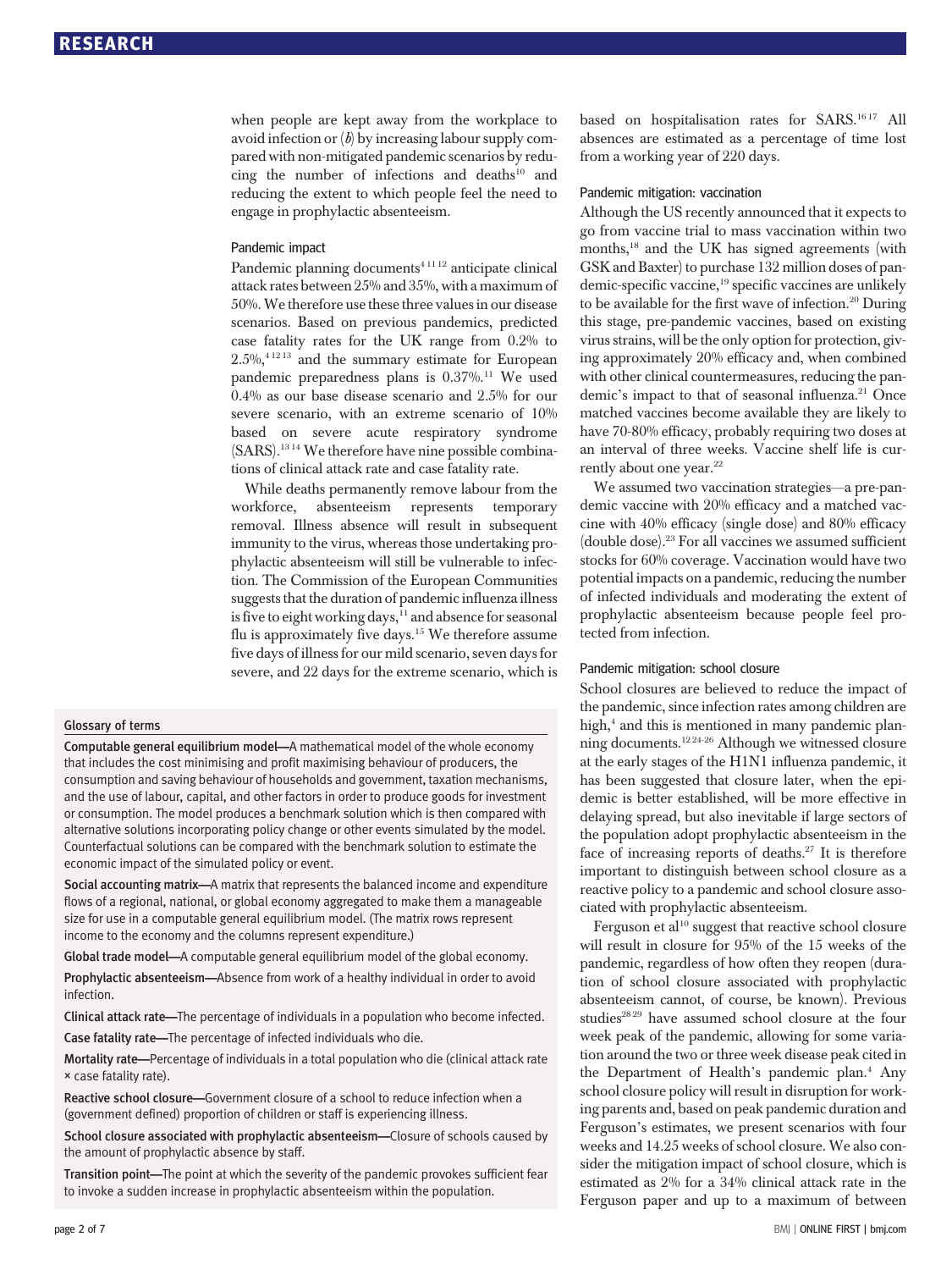13% and 17% in the paper by Cauchemez et al,<sup>30</sup> which we approximate as 15%.

The UK Labour Force Survey (2005) suggests that 25 245 000 individuals aged 16-64 are in paid employment, of whom 3 900 000 are women who have dependent children in the household. That is, 15.5% of the workforce comprises women who are probably responsible for dependent children.<sup>31</sup> A small proportion of working men is also reported to be responsible for dependent children, $32$  bringing potential absenteeism estimates through school closure to 16.1%. However, we made some attempt to correct this estimate to account for informal care by grandparents, working from home, etc. In addition, we assumed that those 54% of working parents who maintain working hours during school closure because of informal care<sup>32</sup> will lose working hours equivalent to one person's illness duration when their informal caregiver is ill.

# Pandemic mitigation: prophylactic absenteeism

Previous studies<sup>28 2933</sup> have shown that a main driver of economic impact is behavioural change. Behavioural change can include changes in consumption patterns and prophylactic absence from work to avoid infection. Prophylactic absence from work is likely to be governed by personal choice related to fear and therefore is unlikely to be proportionate. There will be a transition point when the number of individuals who decide to take relatively drastic social distancing action to avoid infection increases rapidly over a short space of time.

We suggest that the transition point in public behaviour related to an influenza pandemic is likely to be heavily influenced by the case fatality rate but to be reasonably independent of the clinical attack rate since illness, by itself, causes limited fear if a full recovery is anticipated. The public response to the current H1N1 pandemic supports this.

The level of the case fatality rate at which such a transition point will occur is likely to be related to the density of deaths in "effective social networks"—that is, the prospect of death becomes rapidly personalised with the death of a member of one's network of relatives, friends, colleagues, and acquaintances. To our knowledge, no study has been conducted to determine the impact of prophylactic absenteeism on modelling predictions related to disease and economic impacts. Accurate estimation of this transition point for pandemic influenza would require extensive survey work, and it would be useful to undertake such research in future so as to build up a body of knowledge relevant to the kind of modelling reported here. In its absence we have selected the conservative value of about 300 people as the effective social network, to include close contacts such as family and friends (10- 12 people), acquaintances, and work colleagues. $34-38$ On this basis almost everybody in the population will know someone who has died once the mortality rate reaches one death per 300 people, triggering prophylactic absenteeism.

Simple arithmetic suggests that there are 200 000 discrete effective social networks in the UK (60 000 000/ 300). However, many of these will overlap, and so the real figure for the number of discrete social networks involved in communication of news of a death, taking into account Facebook, texting, and other networking tools, is likely to be smaller. In the absence of research on this topic, a case fatality rate in the range 2.5-5% seems to be a valid assumption for the expected transition point.

Not all individuals will avoid work during a pandemic, but a survey conducted after the SARS outbreak $31$  indicated that about  $34%$  of the working population in Europe would be willing to take prophylactic absence from work in the event of an infectious disease outbreak. Although survey responses do not always reflect true behavioural responses, it is reasonable to assume that the 34% of respondents who reported themselves as willing, in theory, to avoid work for a serious pandemic, would do so at the transition point presented above.

It is difficult to predict the duration of such absenteeism, as high levels of fear might cause prolonged periods of absence by some. However, it might reasonably be assumed that in most cases, absentees would be forced to take annual leave (as longer term sick leave usually requires a doctor's authorisation). On this assumption, absenteeism is likely to last up to four weeks, and, since the peak of the pandemic is likely to last two or three weeks<sup>4</sup> and the transition point is unlikely to be reached before the peak, this is presumed to be a reasonable upper limit.

Table 1 provides a summary of the assumed parameter estimates used in our disease scenarios together with the sources of these estimates.

# **RESULTS**

# Model of economic impact of pandemic influenza

The accuracy of these results is subject to the scenarios we have outlined, the model specification, and the economic data from 2004 underlying the model. Figure 1 shows the impact of various disease and mitigation scenarios on gross domestic product: disease only (with no mitigation), disease with four weeks of school closure, disease with pre-pandemic vaccine, disease with matched vaccine (single dose), and disease with matched vaccine (double dose). Each scenario is plotted for low, medium, and high clinical attack rate (25%, 35%, and 50%) and low, high, and extreme case fatality rates (0.4%, 2.5%, and 10%), although both rates are adjusted to allow for mitigation effects in the mitigation scenarios.

The first three histogram bars show the impact of a low case fatality rate, in which variations in clinical attack rate have little impact (loss of 0.51-1.02% of gross domestic product). However, the impact of four weeks of school closure is large, doubling or even tripling the impact of the disease alone. The results also show that in a low fatality pandemic a pre-pandemic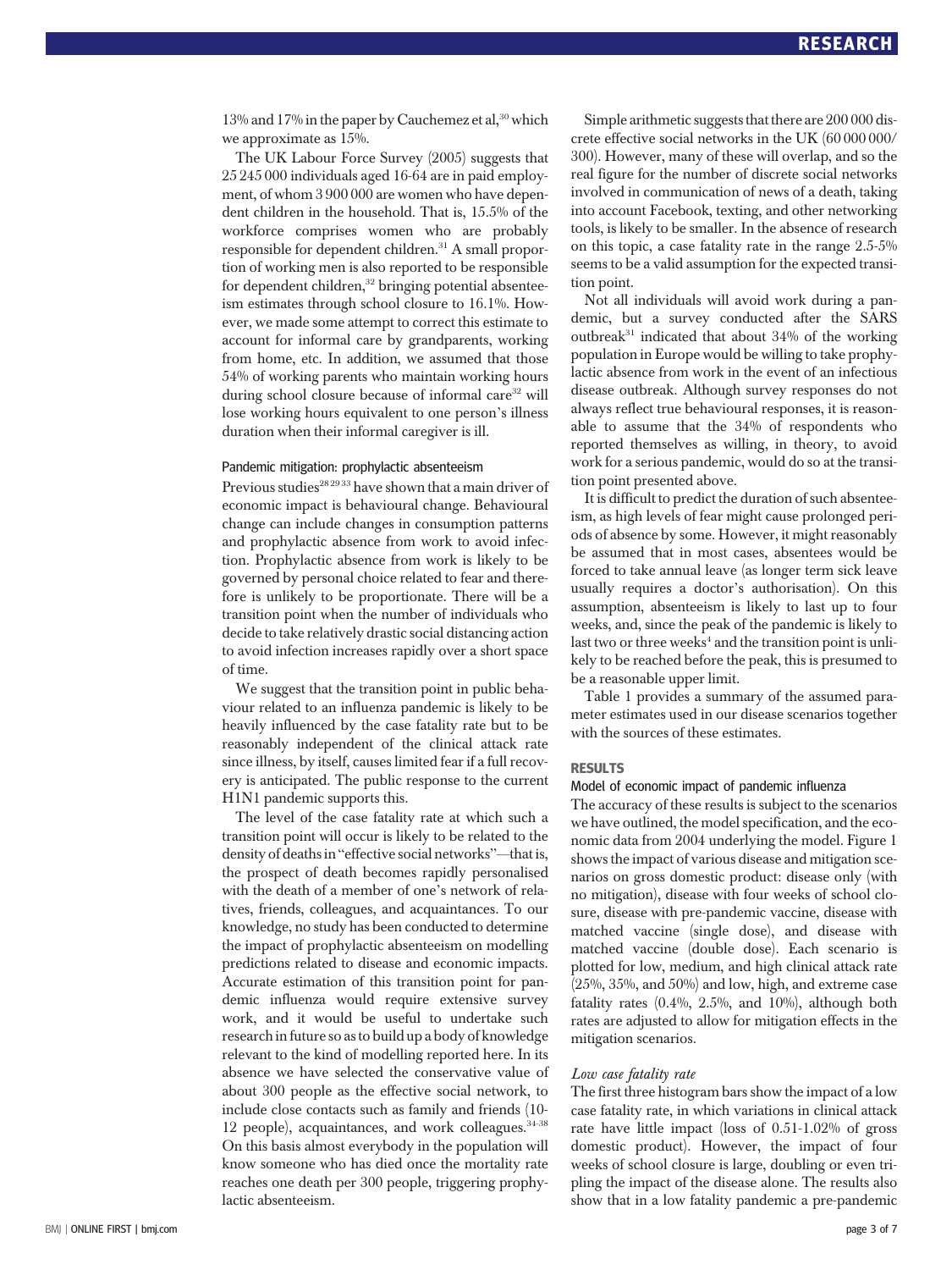| Parameter                                                                                | <b>Estimates</b>                                                                                                               | Evidence                                                                                                                                                  |  |  |
|------------------------------------------------------------------------------------------|--------------------------------------------------------------------------------------------------------------------------------|-----------------------------------------------------------------------------------------------------------------------------------------------------------|--|--|
| Clinical attack rate                                                                     | 25% (mild); 35% (moderate); 50% (high)                                                                                         | Department of Health (2007) <sup>4</sup> ; Commission of the European Communities (2005) <sup>11</sup> ;<br>Health Protection Agency (2006) <sup>12</sup> |  |  |
| Case fatality rate                                                                       | 0.4% (low); 2.5% (high); 10% (extreme)                                                                                         | Department of Health (2008) <sup>13</sup> ; Stadler et al (2003) <sup>14</sup>                                                                            |  |  |
| Duration of illness (working days)                                                       | 5 (low); 7 (high); 22 (extreme)                                                                                                | Commission of the European Communities $(2005)^{11}$ ; Postma et al $(2005)^{15}$ ; Peiris et al<br>$(2003)^{16}$ : McLean et al $(2005)^{17}$            |  |  |
| No of working days per year                                                              | 220                                                                                                                            | Assumes 104 days are weekends, 8 days are bank holidays, and 33 days of annual<br>leave or other absence                                                  |  |  |
| Pre-pandemic vaccine efficacy                                                            | 20%                                                                                                                            | Department of Health (2007) <sup>21</sup>                                                                                                                 |  |  |
| Matched vaccine efficacy                                                                 | 40% (single dose); 80% (double dose)                                                                                           | Leroux-Roels et al (2008) <sup>23</sup>                                                                                                                   |  |  |
|                                                                                          | 4 weeks                                                                                                                        | Based on duration of peak of pandemic, Department of Health (2007) <sup>4</sup>                                                                           |  |  |
| School closure duration                                                                  | 14.25 weeks (95% of 15 week duration)                                                                                          | 15 weeks based on duration of pandemic, Department of Health (2007) <sup>4</sup> ; 95% of<br>duration based on Ferguson et al (2006) <sup>10</sup>        |  |  |
| Percentage of parents needing to take time<br>off work if schools were closed            | 16.1%                                                                                                                          | Sadique et al (2008) <sup>33</sup>                                                                                                                        |  |  |
| Percentage of parents with access<br>to informal care                                    | 54%                                                                                                                            | Sadique et al (2008) <sup>33</sup>                                                                                                                        |  |  |
| Density of effective social networks                                                     | 300 people                                                                                                                     | Cheng et al $(2004)^{34}$ ; Chombart de Lauwe et al $(1953)^{35}$ ; Ko et al $(2006)^{36}$                                                                |  |  |
| Percentage of population willing to take<br>prophylactic absence at the transition point | 34%                                                                                                                            | Sadique et al $(2007)^{31}$                                                                                                                               |  |  |
| Duration of prophylactic absence                                                         | 4 weeks                                                                                                                        | Based on limitations of annual leave and duration of peak pandemic, Department of<br>Health $(2007)^4$                                                    |  |  |
| Transition point when prophylactic absence<br>becomes widespread                         | When ≥1 death occurs in every social network*                                                                                  | See density of effective social networks                                                                                                                  |  |  |
| Mitigation impact of school closures                                                     | Reduction in clinical attack rate equivalent to 2% in Ferguson et al $(2006)^{10}$<br>a pandemic with 34% clinical attack rate |                                                                                                                                                           |  |  |
|                                                                                          | 15% reduction in CAR                                                                                                           | Cauchemez et al (2009) <sup>30</sup>                                                                                                                      |  |  |
| *When mortality rate (clinical attack rate × case fatality rate) is ≥1/300.              |                                                                                                                                |                                                                                                                                                           |  |  |

Table 1 <sup>|</sup> Parameter assumptions and their sources used to estimate effects of pandemic influenza and possible responses to it

vaccine might result in savings of 0.13-0.26% of gross domestic product, and a matched vaccine could result in savings of 0.26-0.51% for a single dose and 0.49- 0.96% for a double dose. The transition point of prophylactic absenteeism is not reached in any of the scenarios with a low case fatality rate.

With a high case fatality rate, however, the transition point is reached (mortality rate becomes similar to that of the 1918 pandemic), so that individual change in behaviour to avoid infection yields large impacts of



Fig 1 | Effect of pandemic influenza on UK gross domestic product (GDP) according to various disease and mitigation scenarios (all vaccination strategies assumed to have 60% coverage)

3.3%, 3.7%, and 4.3% of gross domestic product for the low, medium, and high infection rates, respectively—emphasising that the mortality rate can, in such circumstances, be a more important determinant of economic impact than the infection rate.

The introduction of school closures in high fatality scenarios has less impact than in low fatality scenarios, with an additional impact of 0.75-0.8% of gross domestic product. A pre-pandemic vaccine would be insufficient to avoid the transition point in a high fatality pandemic and so would reduce the impact on gross domestic product by only 0.33-0.64%. A matched vaccine, even if only single dose, would have sufficient effect to avoid the transition point and could therefore result in savings of 2.6-3.2% of gross domestic product (roughly equivalent to half of the impact of the financial crisis over the past year (www.statistics.gov.uk/instantfi gures.asp)). Two doses of a matched vaccine are likelyto reduce the impact further, yielding savings of 3-4%.

Extreme case fatality rate The extreme fatality scenarios predictably yield the largest impacts. Our assumptions dictate that for such a serious pandemic the transition point would be passed, and the low, medium, and high infection scenarios yield reductions in gross domestic product of 6.0%, 7.4%, and 9.6%, respectively. School closure increases this impact by 0.63-0.77%, which is smaller than for the less severe scenarios as the mitigation impact of school closure reduces the severity of the disease. Pre-pandemic vaccine has some effect on reducing the impact of the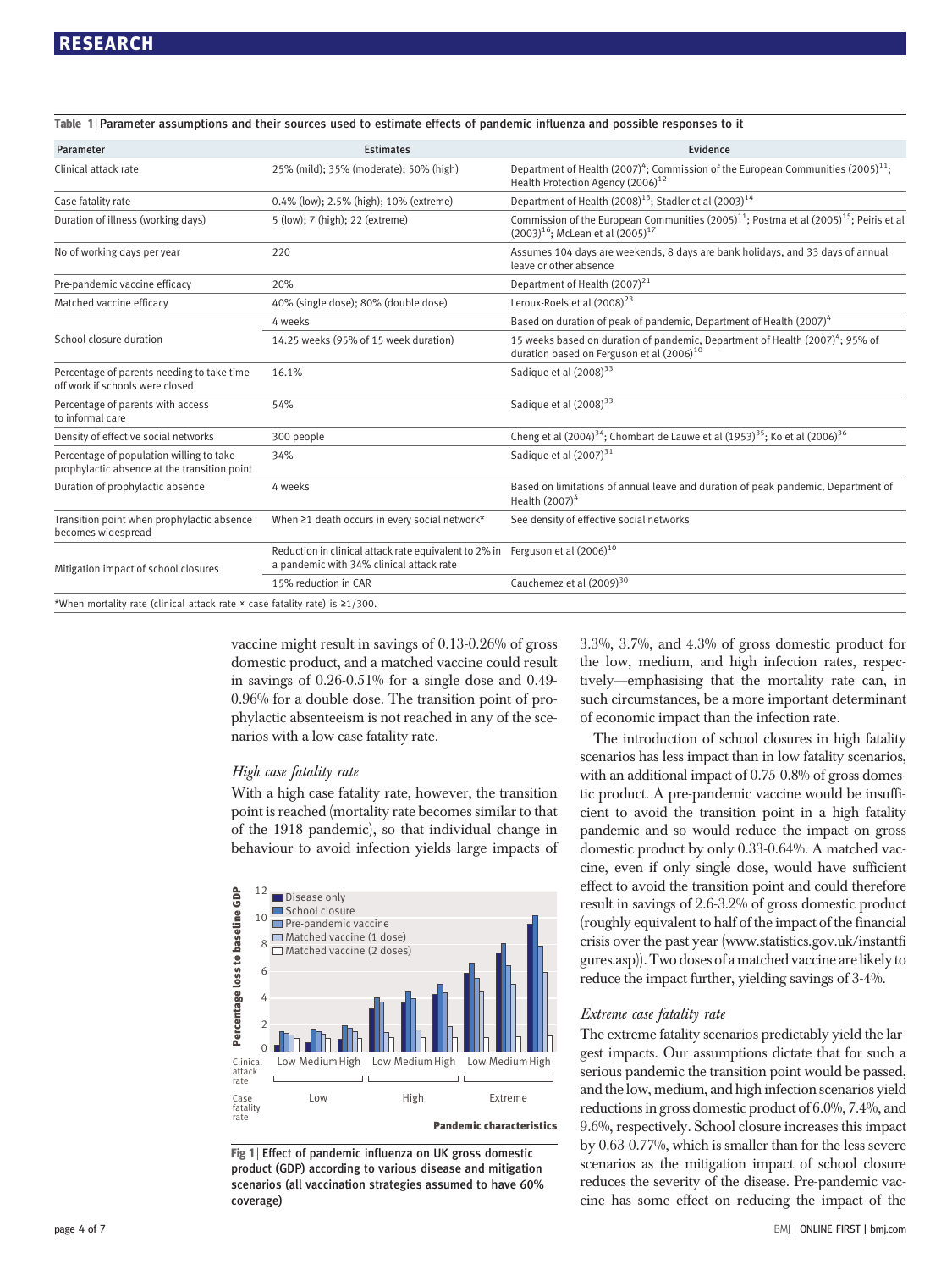school closure scenarios by 1.2-2.3%, and a single dose of matched vaccine yields slightly larger savings of 2.2- 4.3%. The matched vaccine with two doses is the only mitigation strategy that avoids the transition to prophylactic absenteeism in the extreme fatality scenarios, reducing the overall impact of the pandemic to 1.1- 1.2% of gross domestic product (much less than the impact of the current financial crisis).

# Alternative scenarios

Alternatives to these scenarios have also been modelled but are not reported in detail here. In brief, schools closing for about 95% of the 15 weeks of the pandemic's duration and assuming a mitigation equivalent to 2% if the clinical attack rate was 34%, as outlined by Ferguson et al,<sup>10</sup> produces a 2.5% further reduction in gross domestic product compared with our four week closure scenarios; it reduces the infection rates, but the dominance of the case fatality rate in determining the transition point is such that the degree of prophylactic absenteeism remains the same.

Similarly, informal care by grandparents and friends, reducing the level of prophylactic absenteeism from  $16.1\%$  to  $8.7\%$ ,<sup>32</sup> reduces the loss to gross domestic product by 0.56-0.58% in the four week school closure scenarios and by 1.8-2.0% in the longer closure scenario. Assuming the higher mitigation rate of 15% suggested by Cauchemez et al,<sup>30</sup> which would apply to longer school closure scenarios, the severity of the economic impact of school closures is reduced in proportion to the severity of the pandemic. This reduction is quite small—up to 0.25% of gross domestic product for non-extreme scenarios and up to 0.9% of gross domestic product in the most extreme and unmitigated scenario—so overall reductions in gross domestic product are still between 1% and 2% larger than with the four week school closure scenarios. School closure's failure to mitigate the impact of the disease despite the assumption of its efficacy is due to the large amount of absenteeism induced by school closures, which, in our model, is not affected by the clinical attack rate.

Additional scenarios relating to the swine flu pandemic and alternative vaccine efficacy assumptions are included in an online appendix.

Table 2 | Equivalent variation as percentage of gross domestic product (GDP) and £bn for different influenza pandemic scenarios

| Pandemic scenario  |                             | Disease only |          | 4 week school closure |          |
|--------------------|-----------------------------|--------------|----------|-----------------------|----------|
| Case fatality rate | <b>Clinical attack rate</b> | % of GDP     | £bn      | % of GDP              | £bn      |
| Low                | Low                         | $-0.7$       | $-11.8$  | $-5.1$                | $-85.8$  |
|                    | Medium                      | $-1$         | $-16.8$  | $-5.4$                | $-90.8$  |
|                    | High                        | $-1.5$       | $-25.2$  | $-5.8$                | $-97.6$  |
| High               | Low                         | $-4.8$       | $-80.7$  | $-8.8$                | $-148.0$ |
|                    | Medium                      | $-5.4$       | $-90.8$  | $-9.4$                | $-158.1$ |
|                    | High                        | $-6.3$       | $-106.0$ | $-10.3$               | $-173.2$ |
| Extreme            | Low                         | $-8.7$       | $-146.3$ | $-12.7$               | $-213.6$ |
|                    | Medium                      | $-10.8$      | $-181.7$ | $-14.8$               | $-248.9$ |
|                    | High                        | $-14$        | $-235.5$ | $-17.9$               | $-301.1$ |



Fig 2 | Impact of pandemic influenza on different economic sectors of UK gross domestic product (GDP)

# Impact of pandemic on different economic sectors

Figure 2 shows the impact on different sectors of the economy for the 35% clinical attack rate and 0.4% case fatality rate scenario. The pattern is similar across scenarios. The lowest impacts are seen in the extraction sector (mining, quarrying, forestry and fishing) followed by crops, utilities, and health and non-health services. The largest impacts are in the meat and livestock, processed foods, textiles/paper/plastics, manufacturing, and transport and communications sectors.

# Equivalent variation

Computable general equilibrium modelling also produces the welfare measure of equivalent variation, which represents the amount of money that, if an economic change does not happen, leaves the population just as well off as if the change had occurred. This may be thought of as the amount of money that the population might be willing to pay to avert the pandemic. For the purposes of this paper, the welfare measure is quoted as a percentage of gross domestic product, with the results presented in table 2. In order to avoid the economic impact of the pandemic, the cost that the population might be willing to pay ranges from 0.7% (£11.8bn) for the mildest disease-only scenario to 14% (£235bn) for the most extreme. School closure increases these values to 5.1% (£85.8bn) in the mildest scenario to 17.9% (£301.1bn) for the most severe scenario.

Our results show that, depending on the disease severity, pandemic influenza alone could reduce gross domestic product by 0.5-4.3%. Extending fatality rates beyond those observed in previous pandemics to a SARS-like case fatality rate of 10% yields an impact of 5.9-9.6% of gross domestic product (£99.2bn to £161.5bn). School closure, and its related absenteeism, causes a notable increase in economic loss, and caution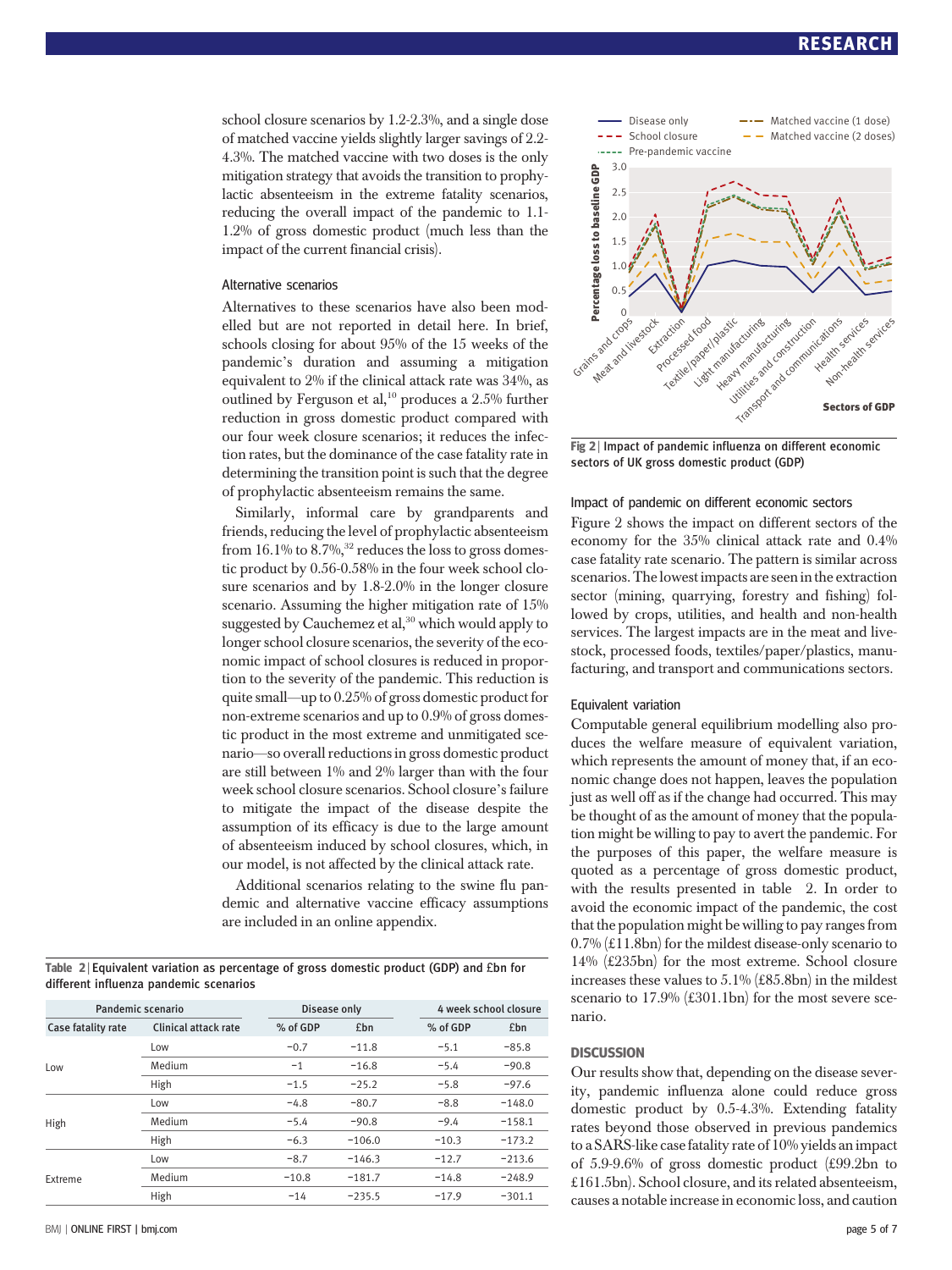Fear induced behavioural changes or government sanctioned absences from work or school in response to a flu pandemic could have a substantial economic impact, and these losses may not be balanced by large health benefits

# WHAT THIS PAPER ADDS

Vaccines play a major role in mitigating the economic impact of a pandemic regardless of the characteristics of the disease

If increased fear caused by deaths within an individual's social network provokes prophylactic absence from work, large economic loss could result

> might therefore be advised in pursuing this policy when the case fatality rate is low.

A pre-pandemic vaccine with moderate efficacy and 60% coverage could result in large relative savings for any low or high fatality pandemic of £2.2bn-£10.8bn, or £20.2bn-£39.0bn for extreme scenarios. A matched vaccine, even if only available in sufficient time for a single dose to be administered to 60% of the population, would result in substantially higher savings, in both low and high fatality scenarios, and a double dose of a matched vaccine could keep the loss in gross domestic product to below 3%, even with the most extreme pandemic and long school closures which is little more than half the impact of the current recession, although recovery from a severe flu event would probably be much more rapid. Estimates suggest that the planned H1N1 flu vaccination will cost about £6 per person (www.bloomberg.com/apps/ news?pid=20601124&sid=auYQiQYJ.73I), yielding a total cost of about £792m, compared with savings that start from £2.2bn for the mildest pandemic. Our results suggest that, even in a mild pandemic, a vaccine costing £16.60 per person would be beneficial in terms of its health impact without imposing a burden on the economy.

Our results also consider the possibility that there is a transition point in case fatality rate, above which many individuals might change their usual behaviour and avoid work in an attempt to avoid infection. Evidence suggests that 50% prophylactic absence, which is larger than our assumed absence rates, is likely to reduce a 34% clinical attack rate by only 1% (case fatality rate is unchanged as this is dependent on the disease).<sup>10</sup> Since these absence rates could cost the economy billions of pounds, prophylactic absence should be discouraged except in exceptional circumstances.

# Limitations and strengths of study

This work does not take into account consumption effects from avoidance of public places, entertainment events, and changes in shopping patterns, although further work is under way to establish an evidence base from which these effects can be modelled. Impacts on trade, imports, and exports have not been examined here as it is difficult to assess these impacts accurately with a single-country model. A study with a global trade model is ongoing and will supplement the findings presented here.

The strength of our findings depends on the underlying assumptions which, though based on published evidence where possible, are subject to the bias of surveys, the unpredictability of the disease and its resultant impact on policies and behavioural change. We included estimates of school closure and prophylactic absence, but their true values in the middle of a pandemic could vary widely. However, this paper extends previous work<sup>24</sup> by using the best available estimates to approximate the impact of social networks on behavioural change, considering various lengths of school closure, their feedback effects on the pandemic, and the impact of informal care both in mitigating absenteeism due to school closure and in causing absenteeism by parents when informal carers are unwell, as well as considering the impact of various vaccination strategies on disease and behaviour change.

# Conclusion

Pandemic influenza itself, if it occurs within the bounds of severity outlined in pandemic plans, will not yield unprecedented economic impacts: even a high fatality pandemic with high levels of infection would reduce gross domestic product by less than 4.5%. However, two factors will compound the disease's impact. Firstly, a pandemic in the near future would impose additional strain on an economy that is already stretched by recession, exaggerating the effect of recession and slowing economic recovery. Secondly, although the direct economic impact of disease is relatively small, school closures and prophylactic absenteeism, whether imposed by government or the result of fear of infection in the population, could greatly increase the economic impact.

In the event of a mild pandemic, long periods of school closures will not be necessary and could greatly multiply the economic impact of the disease and should therefore be minimised. In more serious pandemics, the relative economic impact of school closures decreases and the gains from school closure in mitigating the pandemic increase, so a policy of school closure should take into account the severity of the disease. However, such a policy should be limited in its duration—sufficient to maximise the lowering of peak disease levels and maintain a functioning health service, but allowing schools to open at other times. In an extreme pandemic, the relative incremental cost of school closure is small and should not influence policies that would minimise deaths.

Our "transition point" estimates provide an example of how fear induced behavioural change could greatly increase the economic impact of a pandemic while providing questionable health gains. We suggest that the overall mortality rate is the driver of this behavioural change, and vaccinations, whether pre-pandemic or matched vaccine, could be extremely important in preventing mortality rates from reaching the "transition point." The cost of vaccinations is likely to be less than the economic savings gained from vaccination, even in the mildest of pandemics, and in the event of a high or extreme fatality pandemic a matched vaccine